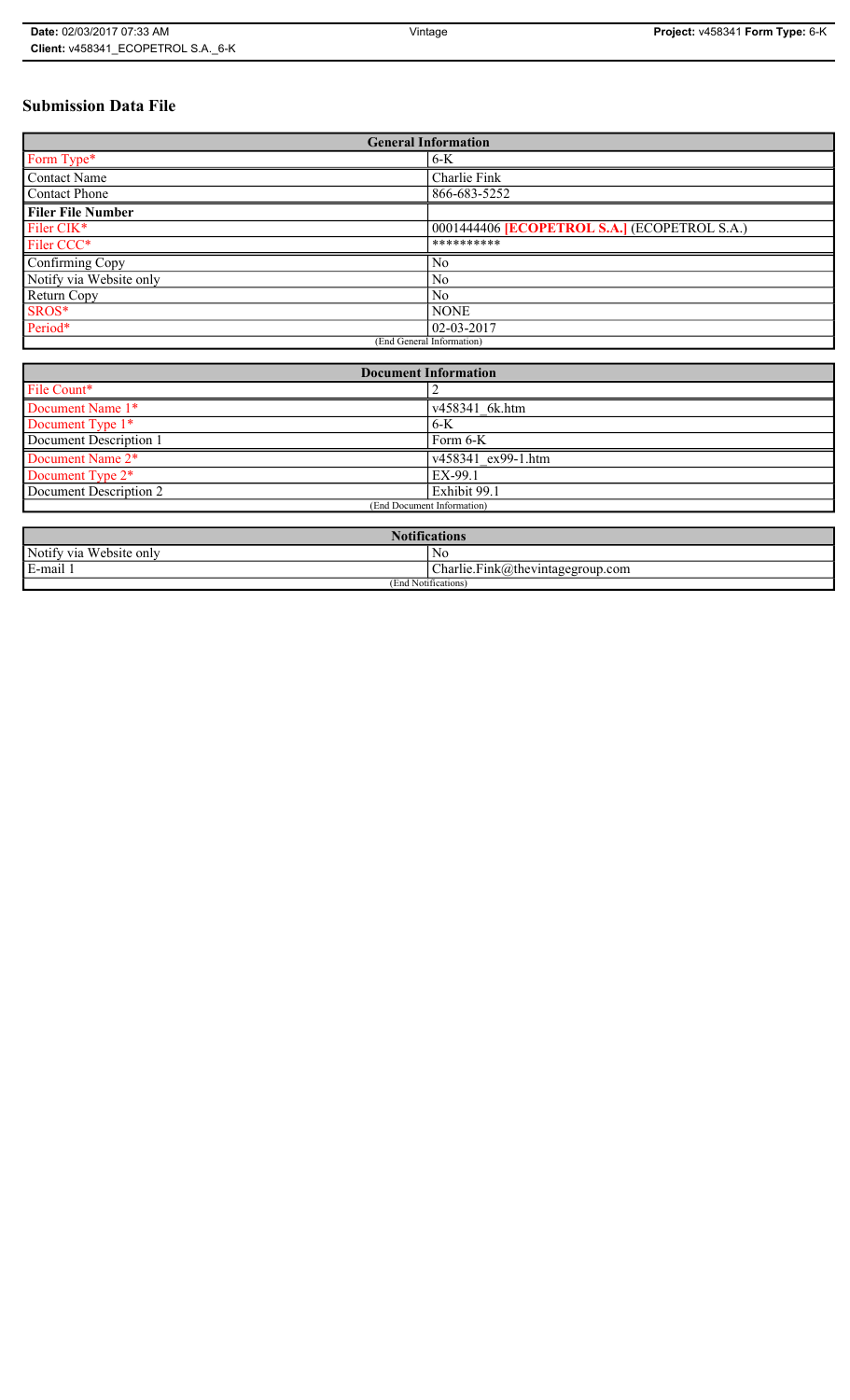## **UNITED STATES SECURITIES AND EXCHANGE COMMISSION Washington, D.C. 20549**

## **FORM 6-K**

## **REPORT OF FOREIGN PRIVATE ISSUER PURSUANT TO RULE 13a-16 OR 15d-16 UNDER THE SECURITIES EXCHANGE ACT OF 1934**

For the month of February, 2017 Commission File Number 001-34175

ECOPETROL S.A.

(Exact name of registrant as specified in its charter)

N.A.

(Translation of registrant's name into English)

COLOMBIA

(Jurisdiction of incorporation or organization)

Carrera 13 No. 36 – 24

BOGOTA D.C. – COLOMBIA

(Address of principal executive offices)

Indicate by check mark whether the registrant files or will file annual reports under cover of Form 20-F or Form 40-F.

Form 20-F  $\boxtimes$  Form 40-F  $\Box$ 

Indicate by check mark if the registrant is submitting the Form 6-K in paper as permitted by Regulation S-T Rule 101(b)(1)

 $Yes \Box$  No  $\boxtimes$ 

Indicate by check mark if the registrant is submitting the Form 6-K in paper as permitted by Regulation S-T Rule 101(b)(7)

 $Yes \Box$  No  $\boxtimes$ 

Indicate by check mark whether the registrant by furnishing the information contained in this form is also thereby furnishing the information to the Commission pursuant to Rule 12g3-2(b) under the Securities Exchange Act of 1934.

 $Yes \Box$  No  $\boxtimes$ 

If "Yes" is marked, indicate below the file number assigned to the registrant in connection with Rule 12g3-2(b): 82- N/A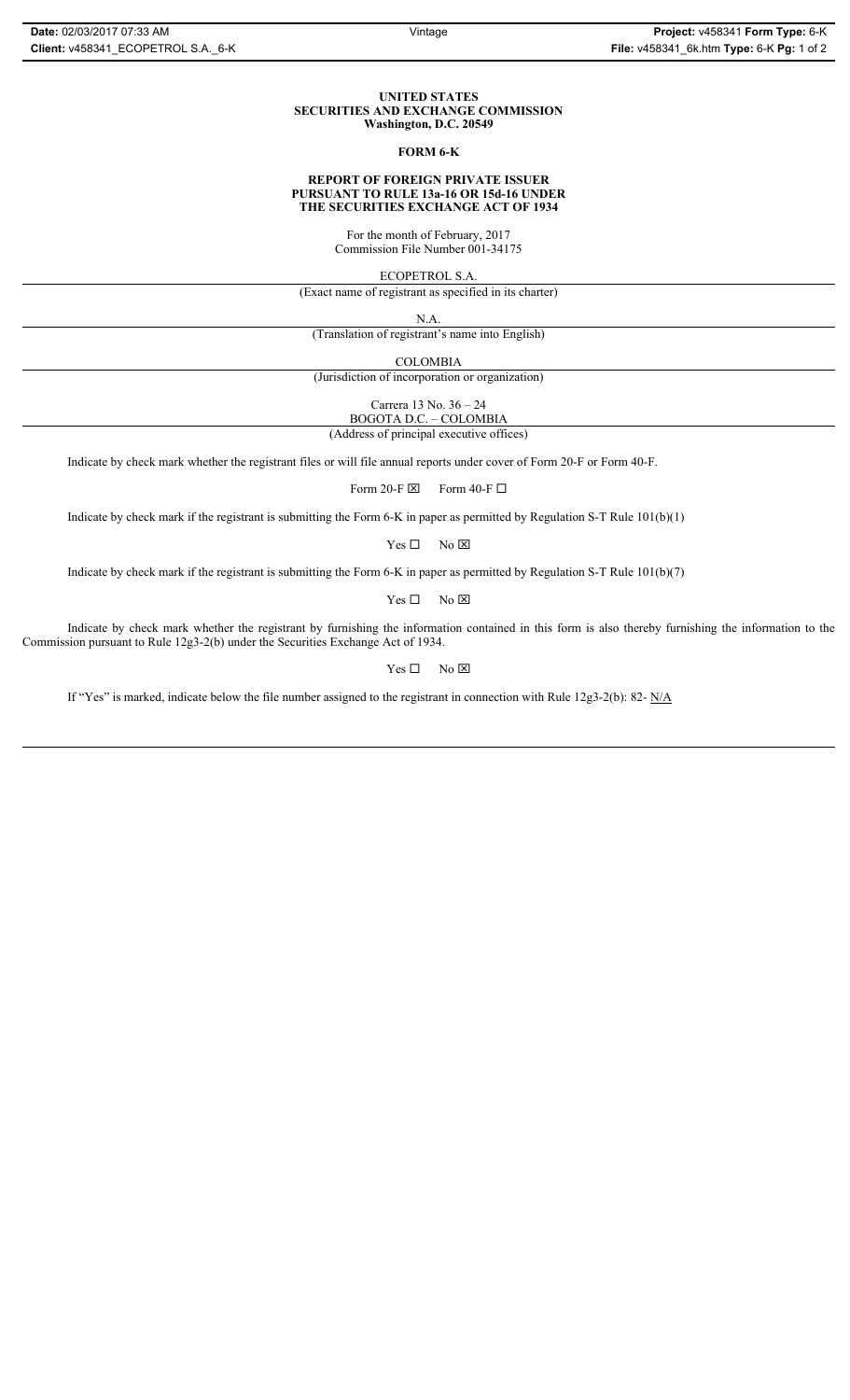## **SIGNATURES**

Pursuant to the requirements of the Securities Exchange Act of 1934, the registrant has duly caused this report to be signed on its behalf by the undersigned, thereunto duly authorized.

Ecopetrol S.A.

By: /s/ María Fernanda Suárez Name: María Fernanda Suárez Title: Chief Financial Officer

Date: February 3, 2017